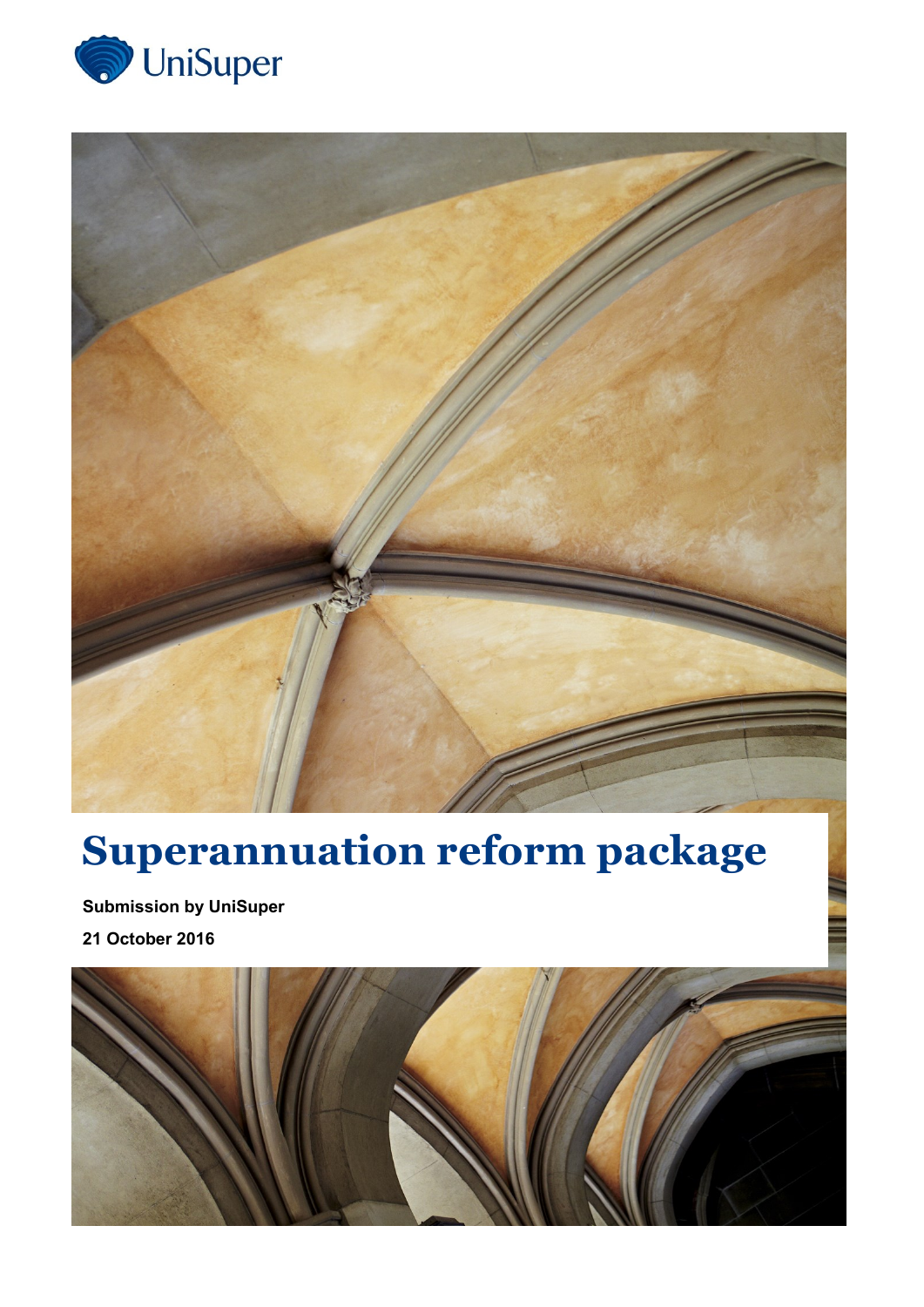

## **About UniSuper**

UniSuper<sup>1</sup> is the superannuation fund dedicated to people working in Australia's higher education and research sector. With approximately 400,000 members and around \$57 billion in net assets under management, UniSuper is one of Australia's largest superannuation funds and has one of the very few open defined benefit schemes.

We are pleased to comment on the exposure draft legislation to give effect to the superannuation measures announced in the 2016-17 Budget. We note that the Government is still considering the appropriate treatment of excess non-concessional contributions that result from *compulsory* non-concessional contributions made to defined benefit interests. As a result, we find it difficult to comment fully on the exposure draft because we believe that additional consideration needs to be given more broadly to defined benefit issues, including the proper treatment of *all* non-concessional contributions to defined benefit schemes as well as the valuation rules for defined benefit interests.

UniSuper Management Pty Ltd would welcome the opportunity to discuss the submission further and to provide additional information in respect of the comments made in this submission. Should you have further queries, please contact Benedict Davies on (03) 8831 6670 or [benedict.davies@unisuper.com.au](mailto:benedict.davies@unisuper.com.au)

## **Comments on tranche three: defined benefit issues**

### **Valuing defined benefit interests for the "total superannuation balance" threshold**

In the exposure draft, it is proposed that eligibility to make non-concessional contributions would be determined by reference to a member's "total superannuation balance". This threshold would be pegged to the transfer balance cap of (currently proposed) \$1,600,000. The rules for valuing a defined benefit interest (i.e. age-based factors from Schedule 1B of ITAR 97) are different to those proposed for the transfer balance cap (i.e. an across-theboard valuation factor of 16).

We are concerned that using different factors to value the same interest is likely to result in confusing outcomes for members.

By way of example, the table below shows a 55 year-old member with entitlement to a defined benefit pension on retirement with a current annual benefit of \$89,250. Each year the defined benefit pension entitlement increases in line with AWOTE – assumed to be 4% – until the member retires on his preferred retirement date of his 65<sup>th</sup> birthday. Each year leading up to his retirement, he closely monitors his eligibility to make non-concessional contributions and plans to transfer the full value of his defined benefit entitlement to the pension phase without paying additional taxes.

-

 $1$  This submission has been prepared by UniSuper Management Pty Ltd (ABN 91 006 961 799), which acts as the administrator of the Trustee, UniSuper Limited (ABN 54 006 027 121).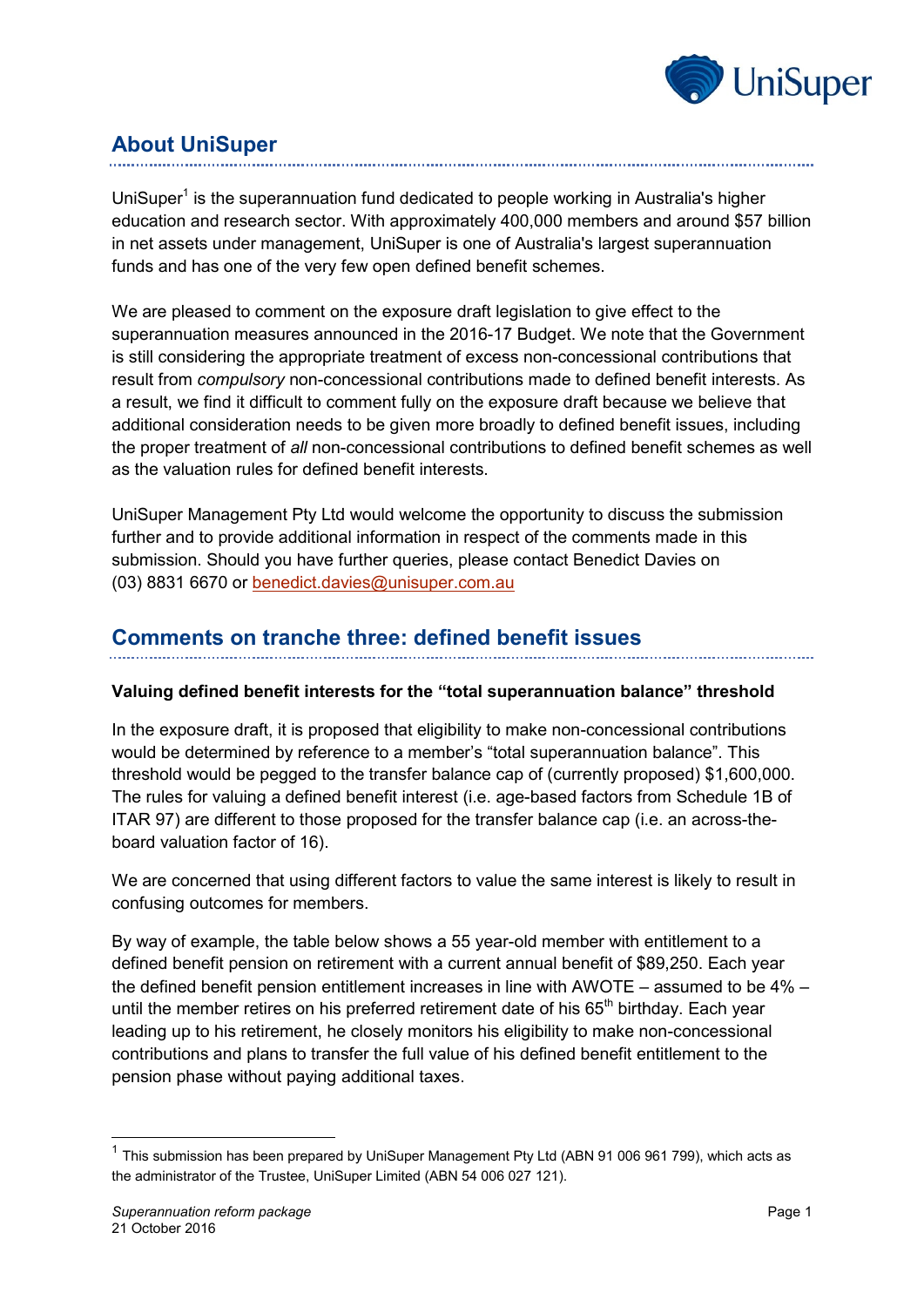

|                                                                                                                                                                                                |                |     | Non-               |                      |                    |
|------------------------------------------------------------------------------------------------------------------------------------------------------------------------------------------------|----------------|-----|--------------------|----------------------|--------------------|
|                                                                                                                                                                                                |                |     | <b>Accruing DB</b> | <b>Concessional</b>  | <b>Transfer</b>    |
| <b>Financial</b>                                                                                                                                                                               | \$1.6m uprated |     | pension            | <b>Contributions</b> | <b>Balance Cap</b> |
| year                                                                                                                                                                                           | by CPI         | Age | entitlement        | test valuation       | valuation          |
| 2017/18                                                                                                                                                                                        | 1,600,000      | 55  | 89,250             | 1,599,985            | 1,428,000          |
| 2018/19                                                                                                                                                                                        | 1,600,000      | 56  | 92,820             | 1,639,108            | 1,485,120          |
| 2019/20                                                                                                                                                                                        | 1,600,000      | 57  | 96,533             | 1,613,490            | 1,544,525          |
| 2021/22                                                                                                                                                                                        | 1,700,000      | 58  | 100,394            | 1,587,222            | 1,606,306          |
| 2022/23                                                                                                                                                                                        | 1,800,000      | 59  | 104,410            | 1,560,304            | 1,670,558          |
| 2023/24                                                                                                                                                                                        | 1,800,000      | 60  | 108,586            | 1,532,737            | 1,737,380          |
| 2024/25                                                                                                                                                                                        | 1,900,000      | 61  | 112,930            | 1,504,519            | 1,806,876          |
| 2025/26                                                                                                                                                                                        | 1,900,000      | 62  | 117,447            | 1,475,003            | 1,879,151          |
| 2026/27                                                                                                                                                                                        | 2,000,000      | 63  | 122,145            | 1,444,094            | 1,954,317          |
| 2027/28                                                                                                                                                                                        | 2,000,000      | 64  | 127,031            | 1,412,071            | 2,032,489          |
| 2028/29                                                                                                                                                                                        | 2,100,000      | 65  | 132,112            | 1,379,398            | 2,113,789          |
|                                                                                                                                                                                                |                |     |                    | <b>ITAR factor</b>   | <b>TBC</b>         |
| Assumptions: For the NCC test, the defined                                                                                                                                                     |                |     |                    | for NCC test         | factor for         |
| benefit pension entitlement is valued using the<br>factors for indexed lifetime pensions from<br>Schedule 1B of the Income Tax Assessment<br>Regulations 1997. For the TBC test, a multiple of |                |     | Age                | above                | test above         |
|                                                                                                                                                                                                |                |     | 55                 | 17.927               | 16                 |
|                                                                                                                                                                                                |                |     | 56                 | 17.659               | 16                 |
| 16 has been used each year based on an accruing<br>pension entitlement.                                                                                                                        |                | 57  | 17.383             | 16                   |                    |
|                                                                                                                                                                                                |                | 58  | 17.100             | 16                   |                    |
| The \$1.6m threshold / cap has been uprated by<br>CPI of 3% and rounded. We note that the NCC                                                                                                  |                | 59  | 16.810             | 16                   |                    |
| threshold will in fact be indexed to AWOTE rather<br>than CPI which is the proposed index for the TBC.                                                                                         |                |     | 60                 | 16.513               | 16                 |
|                                                                                                                                                                                                |                |     | 61                 | 16.209               | 16                 |
| Over time, these two caps could fall out of<br>alignment.                                                                                                                                      |                |     | 62                 | 15.891               | 16                 |
|                                                                                                                                                                                                |                |     | 63                 | 15.558               | 16                 |
|                                                                                                                                                                                                |                |     | 64                 | 15.213               | 16                 |
|                                                                                                                                                                                                |                |     | 65                 | 14.861               | 16                 |
|                                                                                                                                                                                                |                |     |                    |                      |                    |

The above table shows that, for the first three years, the member would exceed the nonconcessional contributions (NCC) threshold but manages to remain under the transfer balance cap (TBC). Over time, however, the situation reverses and as he gets closer to retirement the value of his defined benefit pension rights approaches and then exceeds the transfer balance cap. At the same time, his pension rights (which haven't changed) have been valued below the NCC threshold for the preceding eight years.

It would be an odd outcome if a member received notice from the ATO that he was below the NCC threshold of \$1.6m one day, and the next day, on retirement, told that he failed a different test that valued his pension interest to be greater than \$1.6m. This would be an odd and confusing outcome.